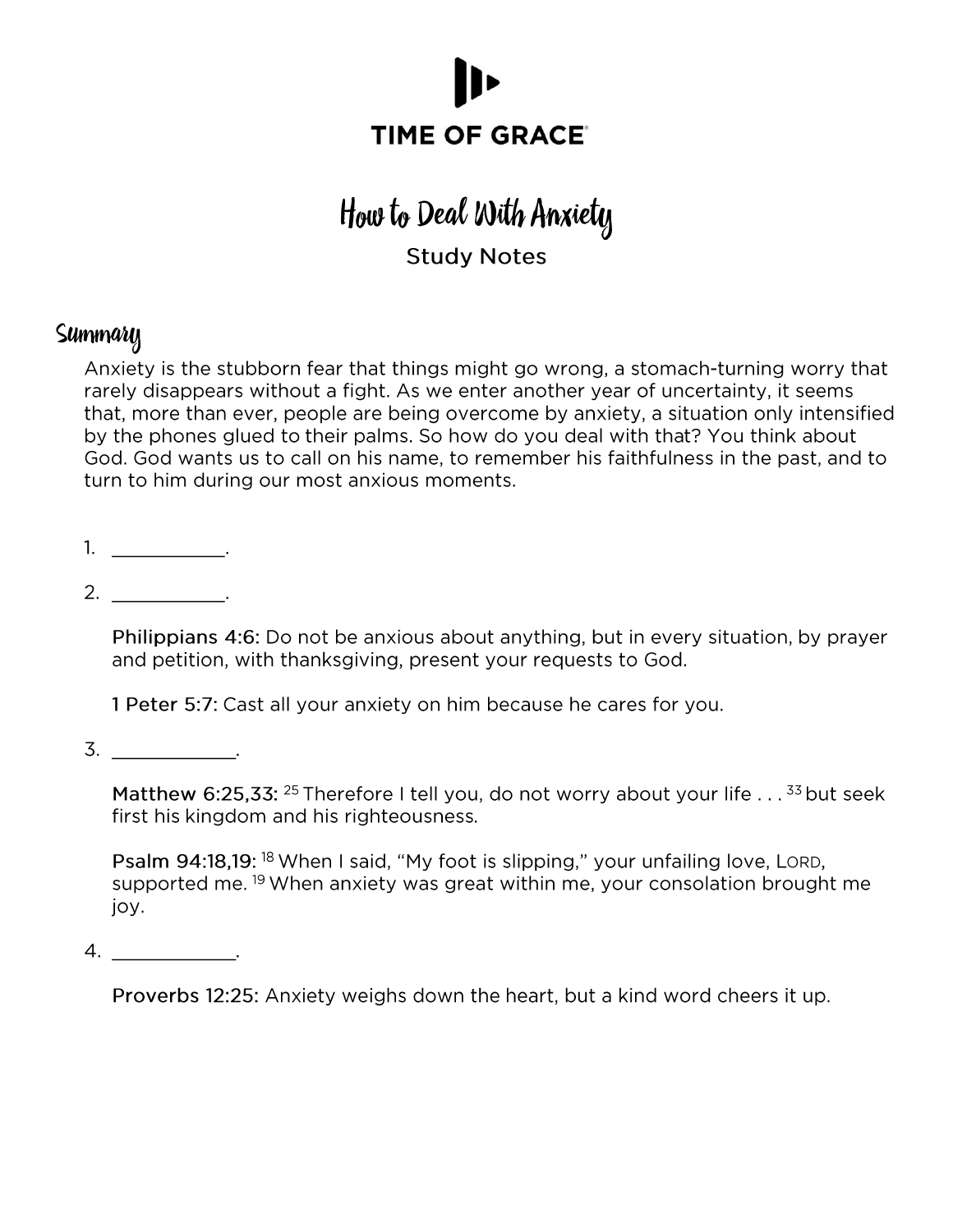

Courtesy of Christopher Powers (fullofeyes.com)

## Pointz to Ponder

- 1. Evaluate: The church services that are most helpful to anxious people are those that focus on what Jesus has done for us instead of what we should do for Jesus.
- 2. How might today's message, especially the final point, encourage you as you do life together with other Christians?
- 3. Study 1 Peter 5:1-11, the context of one of the Bible's most famous passages about anxiety. What do Peter's words add to today's message?
- 4. Studies suggest that volunteering is a wonderful way to combat anxiety and depression. The Scriptures add that serving others is a wonderful way to imitate the servant heart of Jesus. How might you give a bit of your time and talents in the year to come? Pray over that question and ask our Father for guidance.
- 5. Do you know someone who could use today's message to find more peace in Jesus? Send them a link and encourage them to listen to God's guidance on how to deal with anxiety.

### Homework for Next Week

Read Romans 10:10,11.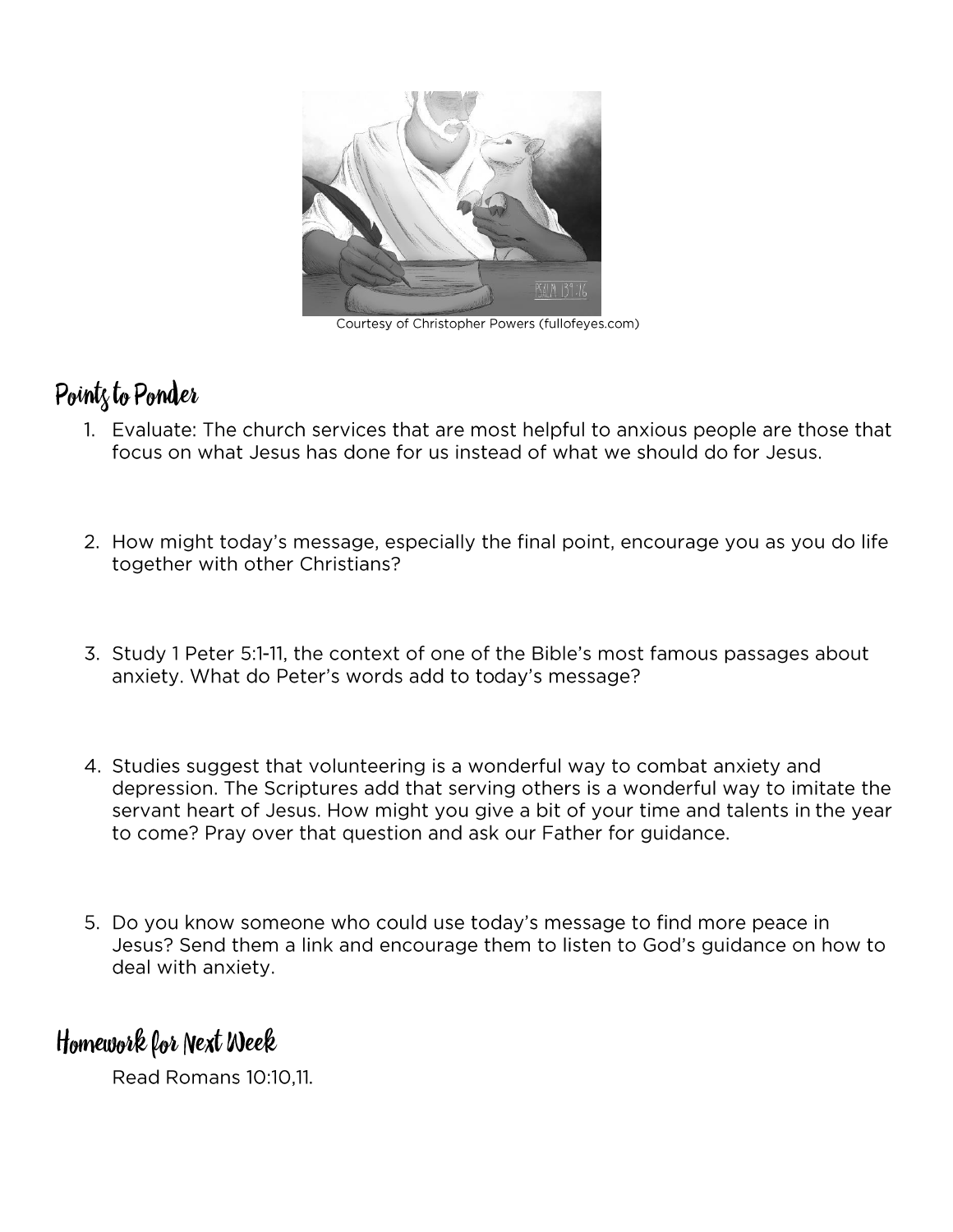#### Time of Grace Ministry **How to Deal with Anxiety** Philippians 4:6; 1 Peter 5:7; Matthew 6:25,33; Psalm 94:18,19; Proverbs 12:25 January 16, 2022

#### *Pastor Mike Novotny*

About 18 months ago I had my first real personal encounter with anxiety. For most of my life I've been kind of the logical, rational, biblical kind of guy. I'm not super emotional, pretty black and white. The Bible says this, or the Bible says that.

So, I had never seen anxiety face to face until about 18 months ago. Eighteen months ago, I was working with a vocal coach down in Milwaukee. I was standing in his living room, he was a great, encouraging guy. I personally signed up for the lesson because I wanted to work on some bad habits with my voice. And as he was talking through this and that; and let's try this and tweak that or let's try that one more time; I suddenly for some inexplicable reason could feel both my body and my brain starting to unravel. I noticed my breath was getting shallow. And my hands started to sweat. At one point it dawned on me that my toes were curled up in my shoes and standing vertically. He asked me for one of the exercises to practice being loud and then to whisper but my body and my neck was so tense that I found it impossible, physically impossible to whisper. And the guy went over pretty well. We've always been cool together. He said are you okay? And I couldn't come up with an answer. I just told him I'm sorry I have got to leave. And so I did.

My wife picked me up at his house, I got into the car, she wondered why the lesson was done early. She said what happened? And I said, I don't know. Even trying to explain the physical reaction I had that day to you, looking back 18 months I cannot give you a logical or reasonable explanation, but I can guarantee this, it was incredibly emotional and insanely powerful.

Because that's how anxiety works. Anxiety is when you get stuck in a what if question. What if this happens to me and what if that happens to me. And what about this and what about that. And where most people would quickly engage their reason, logic and experience to deal with that thought, people who struggle with anxiety, they can't. And one question leads to another and soon it's snowballed into this avalanche of a worst-case scenario. The worst possible thing is going to happen and it's going to happen to me. I'm going to beat all the odds and my life is about to fall apart. That's anxiety.

Yeah, most of us know the Bible says we should trust God and we should not worry. But when we don't do that and we do do this, we feel even more anxious. I can easily name for you today five members of our church who are here every Sunday, who pray to Jesus every day, open their Bibles and his word on a daily basis, who constantly wonder if they're even going to make it to heaven. They get stuck in this looping thought, that well I'm still worried and worrying is a sin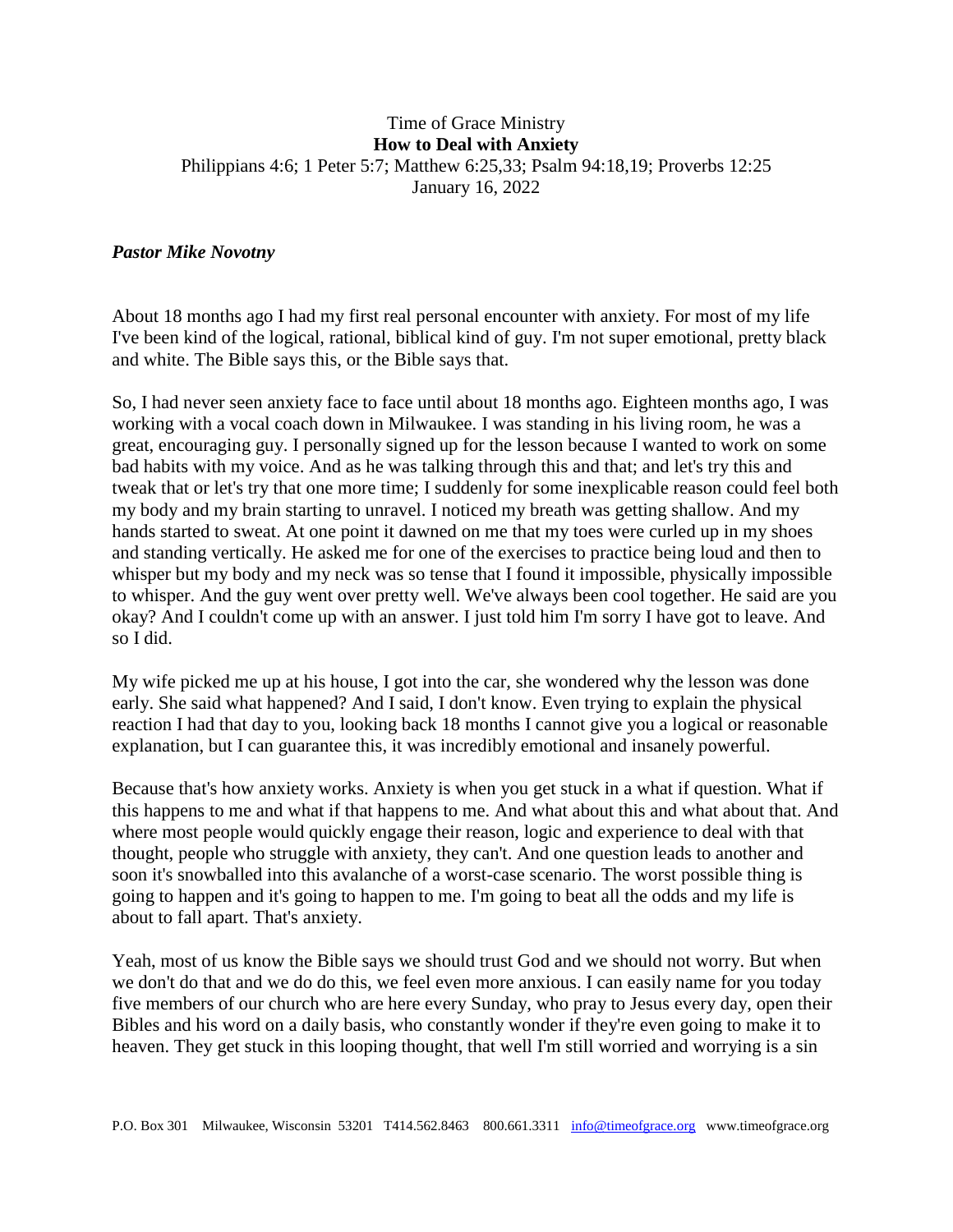which means my faith is weak, maybe I'm not sorry for that sin. Maybe I'm not really worthy and maybe God is really angry. And they get stuck in that thought.

And after all these years they still wonder the most basic question in the world. Does God love me? Am I right with him? Am I going to make it? In the Bible I found out there are 30 different passages that use the words, worry, worried, anxious or anxiety and I want to share a bunch of them with you today. And as I do so at the same time, I want to share a bunch of stories of brothers and sisters who I believe have strong faith but deal with anxious thoughts all the time.

And I want to share with you how they deal, so that together we can deal with anxiety better than ever before. Now before I jump in, I need to say one quick thing, today's message as powerful as I hope it is, is not going to fix it. Right after I say amen and say a prayer and you go back, if you worry like before lunch or before dinner, you're going to think it didn't work. But that's not how it works.

I mean today if I was giving a message on pride or jealousy, you wouldn't think oh yeah, I use to be proud and then I went to church that one time and now it's better. No, you're wise enough to know like our spiritual life is a journey. And that humility and trust are like fruit that grow on a tree and sometimes it takes time.

So, my expectation today is that I'm going to give you a bunch of seeds that I hope you can plant and think about and water and fertilize. So maybe not today and maybe not even this year. But in time the Holy Spirit will produce the fruit of love and of peace in your heart. So that the next time those intrusive thoughts come you can escape them with the help and the promises of God.

Alright. So how to deal with anxiety. We're going to cover four things today. And if you're taking notes at home or in your program, here's the first one. The first thing that you should do to deal with anxiety is... breathe. Now some of you are going to think that I'm a heretic for this next part. But I actually think that before you open your Bible, you should breathe. Here's why I think that. Have any of you ever seen a two-year-old who is about three hours past his last nap. And he's freaking out, he's crabby, he's punching mom, he's talking back to dad. You know when that kid is being disrespectful, he's being selfish, he's being sinful do you say well son we're going to bring you to church so you can hear the word of God about crabbiness. No what do we do with the kid? We give him a nap, right?

Have you ever been angry before? When you're angry do you really need 15 different Bible passages on anger? What you probably need is a sandwich. Yeah. And there's a way to deal with that anger alright. So, with the kid and with your own hunger we know that there's a connection between our physical bodies and our spiritual lives. And the same is true with anxiety. It's very tempting to jump in and find the first Bible passage on anxiety but there actually is a physical connection to the anxiousness that you feel.

I learned some fascinating things about your body the other day. Did you know right in the middle of your head is a little almond shaped thing called the amygdala? You remember that from science class? The amygdala is responsible, one of many things, is responsible for the fight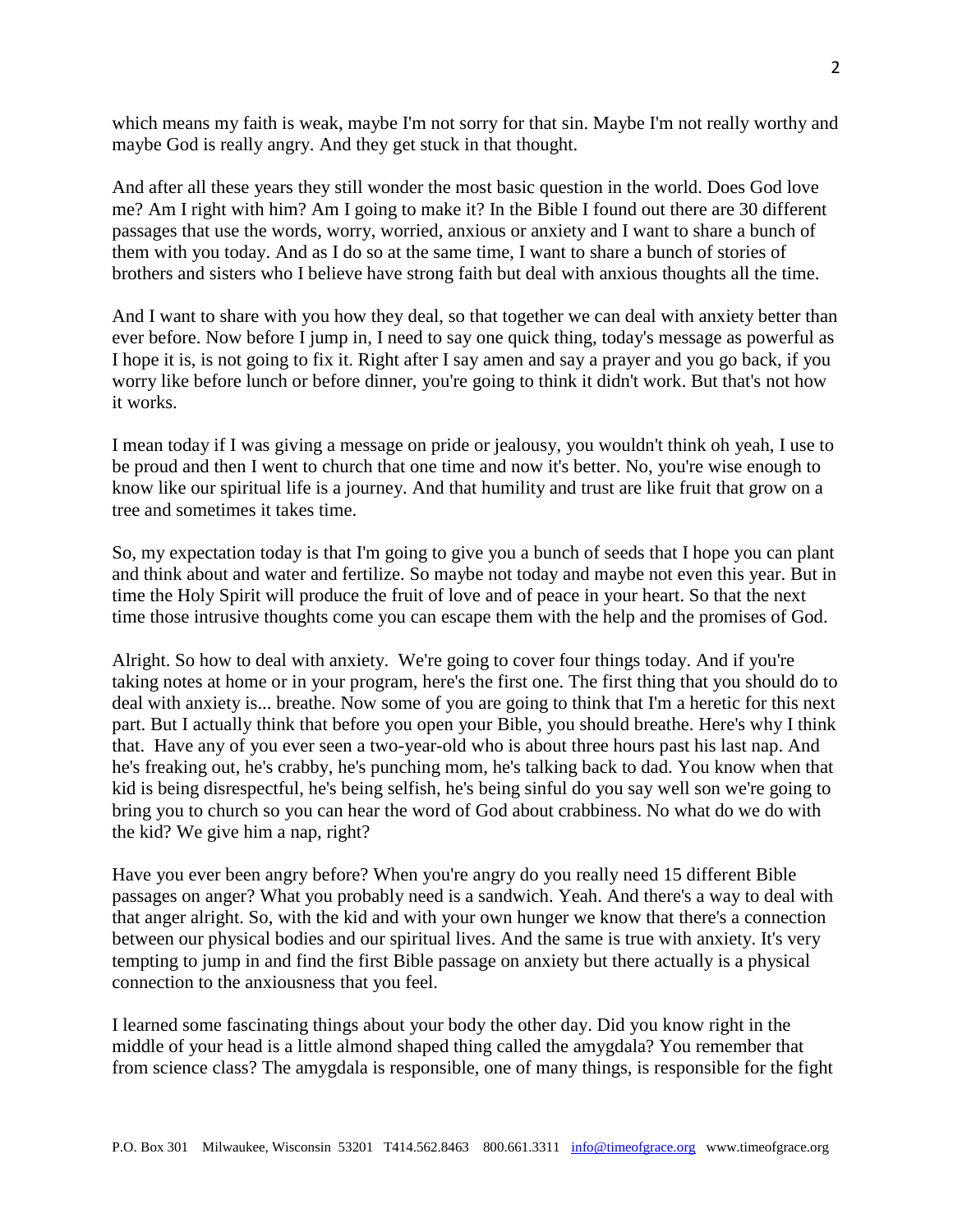or flight reaction of your body. So, if you're suddenly in danger, let's say an actual lion came up here on stage and roared, your amygdala would kick in and here's what it would do. It would use your nervous system to say all systems, survival. And it would start reallocating blood from your prefrontal cortex, which is the thinking part of your brain and sending it to your muscles so you can fight the lion. It would take blood and energy from your digestive system, because you don't need to digest your breakfast if you're about to be digested. And it will send it to your legs so you can take flight and survive, right? Your amygdala is this brilliant way of keeping you safe from danger.

But your amygdala is famous for false alarms. It goes off and it triggers that same reaction in your body even if there's not a lion here in church. Even if you're not actually in danger. Even if there's no one evil in your bedroom at night. Just the thought of it causes your body to have a physical reaction. That's what happened to me that day with my vocal coach.

And so what happens is sometimes you feel sick when you're anxious, right? Your blood and energy has been taken away out of this system to help you survive. And if I jump too quickly and open my Bible and say let's think about the promises of God. Let's think logically about the situation that you're in. Guess what your brain in that moment is least likely to do? Think.

I read a great book last year about anxiety in young girls. And the author compared it to this. This is a glitter jar. Glitter, water, glue and I hope the cap is on tight. Because when you have an anxious thought, you know when you're worried about politics or your own health or getting sick or travelling or flying in a plane, this is what happens inside of your head, inside of your heart, inside of your body. Everything's swirling around so fast and if I try to preach to you and teach you a Bible passage in this moment, you're just too frazzled.

So, here's what you need to do. You need to calm your glitter. And some of you are going to say that tonight. Let's just calm our glitter. One counselor actually keeps one of these on her desk when someone comes in and just wants to pour out their problems. She shakes sit up and says let's just wait. And they just breathe for a few minutes until the glitter calms down and you're ready to talk and think and deal with anxiety. So, if that's you here's the first place to start, breathe. And once we're ready to think what do we do next?

Here's number two, we pray. So, there are 38 passages in the Bible that deal with worry and anxiety. A bunch of them were written by the apostles Paul and Peter. And they both agree on this. That when you feel anxious, you should pray. This is what the apostle Paul said in Philippians 4. He said "Do not be anxious about anything, but in every situation, by prayer and petition with thanksgiving, present your requests to God." And Peter thought that was pretty smart, so he gave his own version in 1 Peter 5, he said, "Cast all your anxiety on God because he cares for you."

There's not a single thing no matter how big or how small, how logical or how crazy it might seem to others, where your Father in Heaven will never roll his eyes. No, he says come to me. You're my kid. I don't want you to live like this. I don't want you to be afraid. Cast it on me. Tell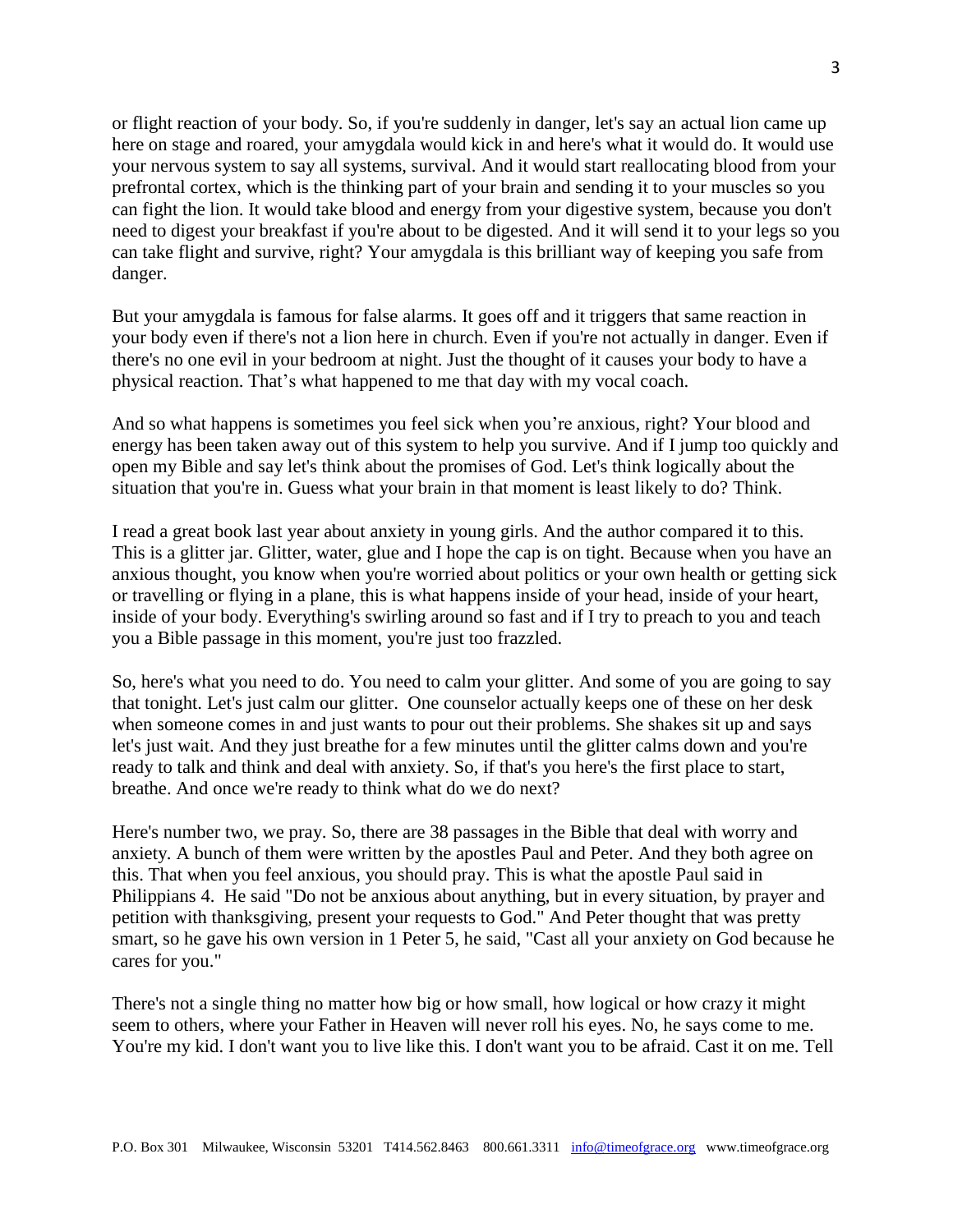me what you want. Tell me how I can help. I don't want you to be anxious about anything so cast everything on me.

That's what one sister here in the faith does. There's a woman who has been coming to our church for a few years who has always struck as an incredibly strong Christian. I know that she's been through a lot in her life and yet here she is without shaking faith but closer to God than ever before. A couple weeks ago however, we're in the lobby and I overheard her mention that for her entire life she's had to deal with anxiety. And so as I got ready to speak with you today, I reached out to her and I said how do you deal? And she said that I could share her story with you.

Her anxiety started unfortunately, tragically, young. Because her father was a not a good man. He was abusive and he was dangerous and so as a very little girl she had to learn how to deal. She was always in fight or flight mode. Always conscious of what kind of mode her father was in. You know not wanting to set him off. But then she got older and separated herself from that danger, she started to realize that not everyone is dangerous. That she didn't always have to live in panic mode. She didn't need to figure out how to fight those intrusive thoughts.

And so I asked her, how do you? This is what she said. How do I deal? I don't. I don't handle anxiety because I can't handle anxiety. It is only through Christ that victory is found. I love that line. I picture this woman desperately praying, God I can't. I can't make myself stop thinking about something. How do you even do that? But you can help.

So I'm going to encourage you to pray. For some of you in your clear non-anxious moments. Maybe you write out a simple 911 prayer, God help. Maybe you write down this passage, "Cast all your anxiety on him." Maybe you put a couple of notes card by your bed or in your Bible. So that when your brain isn't working well you can run to the word and say but God cares, and God wants to help. I don't just have to breathe and use some physical technique. There's a spiritual power that I can tap into. And so I pray.

How do you deal? And then third, you seek. From cover to cover in the Bible there are 30 passages on worry and anxiety but eight of them are found in the exact same spot. Some of you know the famous words that Jesus spoke in the sermon on the mountain about worry. He was talking about the birds of the air and the flowers of the field. And if God takes care of these things that don't have a soul, how much more will he take care of his kids that do.

And in that teaching in Matthew 6, Jesus spoke these words, he said, "Do not worry about your life." Pretty all-inclusive huh? But here's what you should do." Seek first his kingdom and his righteousness." Alright this next part is no suggestions, this is preaching. It's not my opinion, my word this is the word of your King Jesus. He said, "I'm a shepherd, you're my sheep. And no one will snatch you out of my hands."

Any of you Bible scholars know what no one means? No one. In Romans 8, the Bible says, "There is nothing, not life, death, not angels, not demons, not the present, nor the future, there is nothing in all of creation that can separate you from the love of God that is in Christ Jesus." Any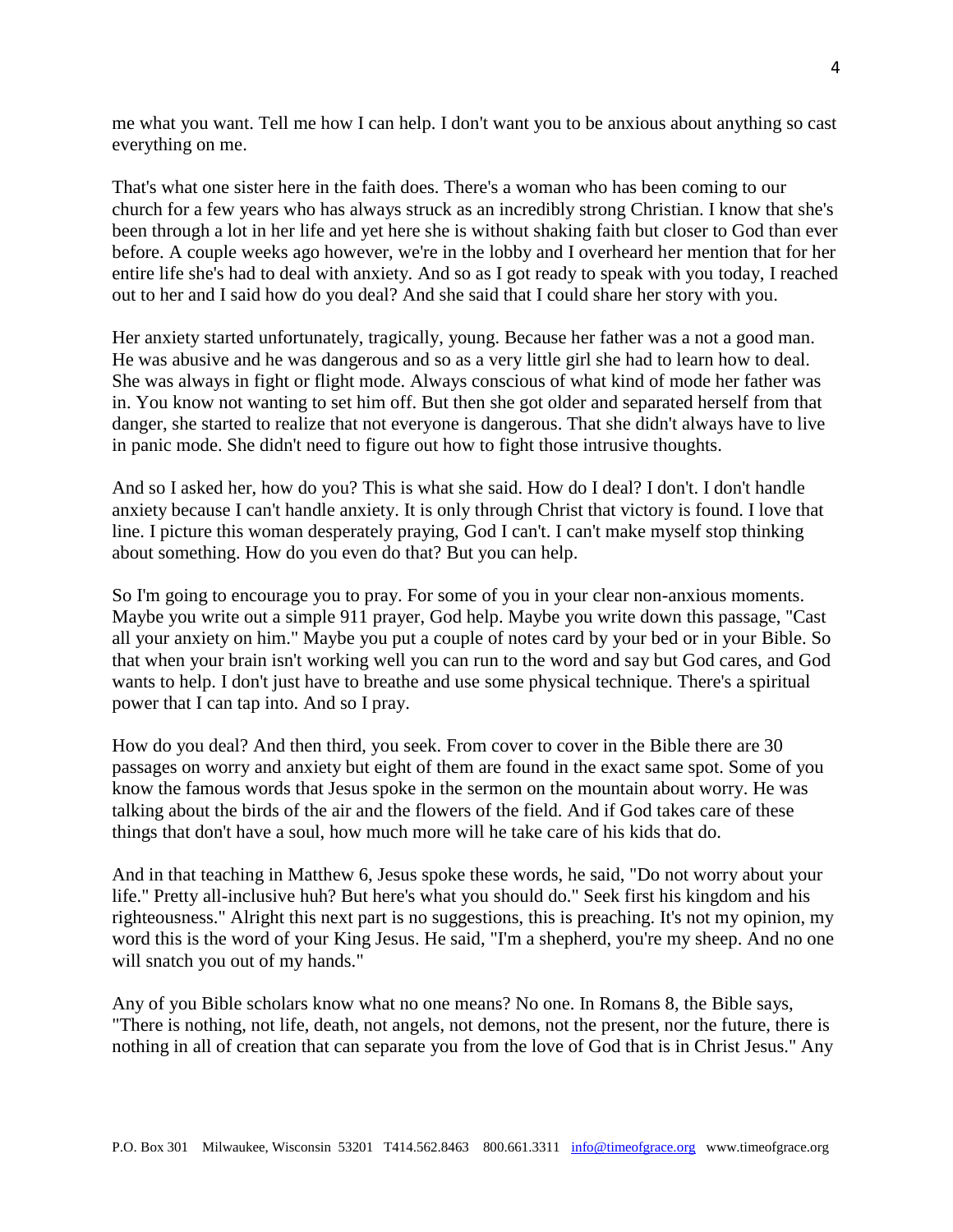of you scholars know what the word nothing means? Nothing. In the book of Philippians, the apostle Paul said this, "The God who began a good work in you. Will carry it on to completion."

He's going to finish it. He's going to get you to the finish line. He will get you to -- do any of you scholars know what the word will means? It means will. And one last time if you didn't get my point just yet. The Bible says that if you're a Christian, God put the holy spirit into your heart as a deposit guaranteeing what is to come.

Want to guess what the word guarantee means? It means guaranteed. It means that you're going to be okay. I know you don't believe that. And I know you don't think that but you're going to be okay. And the devil can lie to you and he can accuse you that you're not good enough. And he can roar. But you are inside the kingdom and King Jesus isn't letting you out. That's his righteousness. By the blood of Jesus, you have been made right with God.

In fact, this passage for some of you should become your next tattoo. And I think your next tattoo based off this passage should be just one word, his. Tell me if you love the possessive pronouns as much as I do. I'm taking you all the way back to third grade. Remember the possessive pronoun? My, yours, theirs, his. When you get to that passage what should you seek? What should you think about when you're anxious? His righteousness. If it said seek your righteousness you would have to constantly think, am I doing the right thing? Am I living the right life? Am I good enough for God? Am I right with God? But it doesn't say that it says, his.

I'm thinking about how Jesus did the right thing. How he was righteous. How at the cross when he bled and died for me on Easter morning when he rose from the grave, he made -- he single handedly made me right with the father. And when you're anxious these are the things that we seek.

And so one brother in the faith told me to tell you, I know a guy I won't name his name. He loves Jesus and he worries about his faith all the time. He's actually a guy who sometimes gets to teach the Bible and tell people that they're saved. And about once a month he emails me and ask me if he's saved. And I've known him long enough and loved him long enough that I always know what to say to him. Let's stop talking about you. Let's talk about Jesus.

And I emailed him before this message and I said Hey, I'm going to talk to people about anxiety, what should I say? And here's what he told me to say. Mike when you see people sitting in those chairs make sure they know that Jesus loves them, even when they're not trusting Jesus like they should. That's one of my favorite anxiety passages, Psalm 94, it says this, "When I said, my foot is slipping, your unfailing love, Lord, supported me. When anxiety was great within me your consolation brought me joy. When anxiety was great within me. Not after I cured my anxiety in a moment that it happened. God your consolation, your unfailing love supported and brought me joy. Seek the promises of God. The love of God. And you know to deal.

So first, second, third. And finally today, group. Don't just bring God, bring other people into the battle. There's a woman from our church who has dealt with anxiety for a long time. In fact, she leads the life group we have at our church to help people with anxiety and depression, and she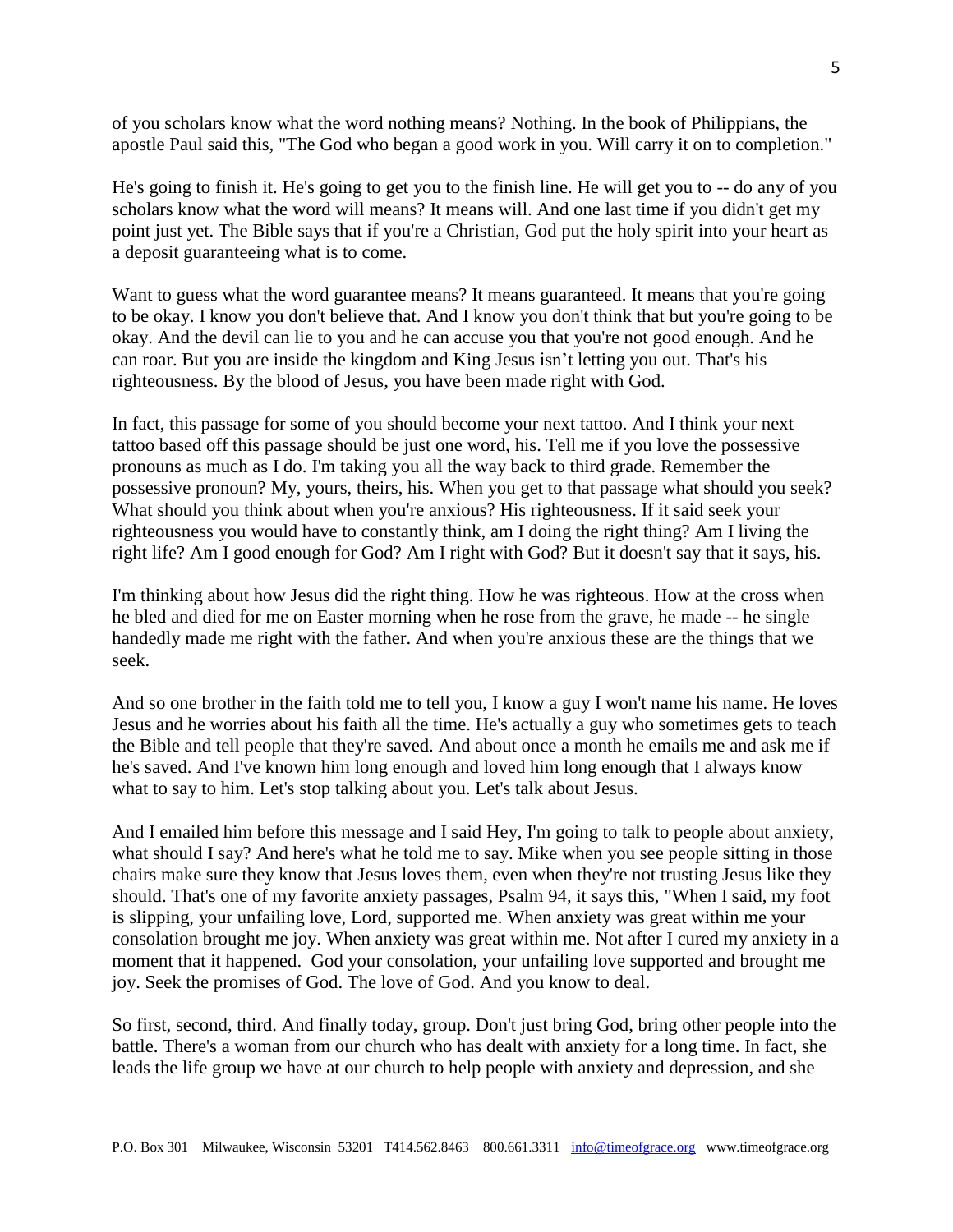says you should sign up for it today. I asked her hey you've helped a lot of people in our church community deal with anxiety, what should I tell our church? And here's what she told me to tell you, "Group, group, group, group, group." See, she's really smart. Here's what she knows and some of you know this, when you're stuck in your own head, you know when you're in the loop, when the snowballs going, remembering to breathe and to pray and to seek, it's really hard.

And that's why God gave us this. That's why our church must never ever, ever become the place where you come and fake it. Right? That's why when we pray for each other it can never ever, ever evolve into please keep grandma safe as she drives to see us this weekend. This is why prayer has to be, I'm freaking out, and I need y'all. I'm not doing great, I'm depressed, help.

And that's why group is so good. Proverbs 12, my last passage for today, says, "Anxiety weighs down the heart, but a kind word cheers it up." It's the kind words of a roommate who says, let's not forget Jesus is still on his throne. And he is your king and he made you right with God. When we can't think of God ourselves, when our memory is clouded and glitter is all railed up, it is sometimes the people in our lives that help us out of it. That's how we deal with almost everything and anxiety is no exception.

So, if you want to know how to deal the next time worrisome thoughts come, you breath, you pray, you seek and you group. Before I say amen though I want to show you this. There's a lot of pictures I love in my house but this one is my favorite. If you offered me a \$1000 on the way out of church, I would not sell this to you. Because a few years ago anxiety became the unwelcomed guest in my own home. And it didn't want to leave. And so we bought and we framed this. I'll show you a picture on the screen so you can see it more clearly. This is how my family deals. We breathe. And then we pray not to some distant God but to our Good Shepherd. We remember that we are like helpless little lambs who are defenseless against a roaring lion. But we have a good shepherd who holds us in his hands.

But our favorite part is his hand. The hand he holds us with. That still bears the scar that remind us today we are forgiven for every worrisome thought. And one day soon this same King Jesus will appear in the sky and he will make all things new, even us and even you.

Does praying in front of this picture fix it? Sometimes. Does it bring us closer to Jesus? Always. And Jesus, he's how you deal. Let's pray.

God, I thank you so much for your unfailing love. If we had to be good people to get into your kingdom or above average people or improving people that thought would consume us. Thank you, Jesus, that you choose the weak, the sinful, those that are dead in sin and you give us life. It is only because of unfailing, unconditional love that we call grace that we find any hope, peace or confidence today.

Father today I pray not just for my family but for every family who's here. Everyone who's watching. Everyone who's listening. All of us are someone or know someone who deals with great anxiety and I pray that today will help. God let the truth of your word today be the water,